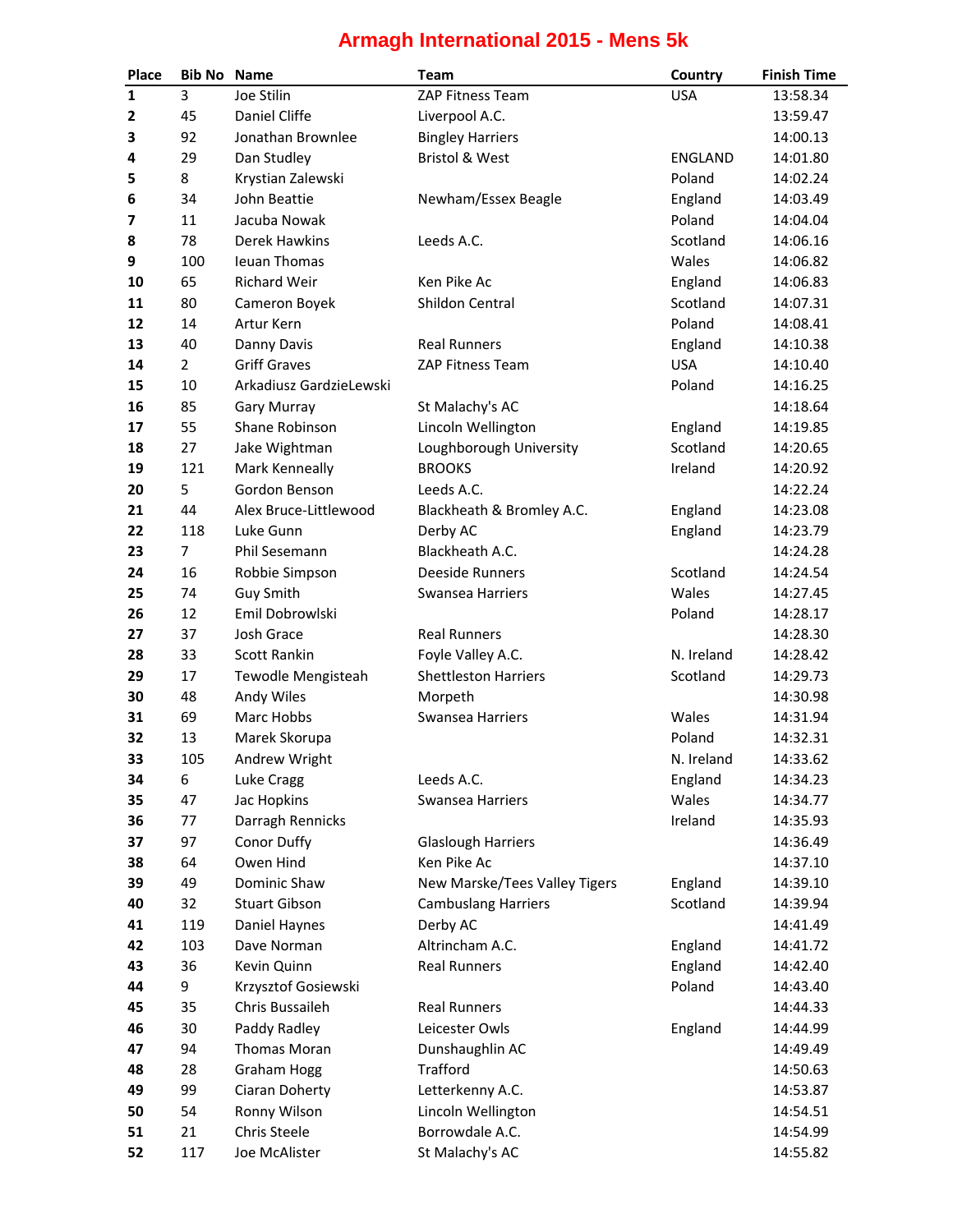## **Armagh International 2015 - Mens 5k**

| <b>Place</b> | <b>Bib No Name</b> |                          | <b>Team</b>                     | Country            | <b>Finish Time</b> |
|--------------|--------------------|--------------------------|---------------------------------|--------------------|--------------------|
| 53           | 63                 | <b>Mike Cummings</b>     | Ken Pike Ac                     | England            | 14:57.17           |
| 54           | 102                | Declan Reed              | City of Derry A.C.              | N. Ireland         | 14:58.91           |
| 55           | 38                 | <b>Ryan Evans</b>        | <b>Real Runners</b>             |                    | 14:58.93           |
| 56           | 67                 | <b>Bradley Goater</b>    | Winslow Slough Elton & Hounslow |                    | 14:59.60           |
| 57           | 113                | Julien Lecomte           |                                 | <b>FSGT France</b> | 15:00.51           |
| 58           | 66                 | George Corcoran          | Kingston AC                     |                    | 15:01.73           |
| 59           | 136                | Chris Perry              | Vale Royal A.C.                 |                    | 15:04.12           |
| 60           | 81                 | Michael Dyer             | North Down A.C.                 |                    | 15:06.83           |
| 61           | 31                 | Kris Lecher              | City of Hull A.C.               |                    | 15:08.21           |
| 62           | 96                 | Paul Barbour             | <b>Omagh Harriers</b>           |                    | 15:08.73           |
| 63           | 122                | Andrew Annett            | North Belfast Harriers          |                    | 15:09.59           |
| 64           | 62                 | Josh Bull                | Ken Pike Ac                     |                    | 15:10.37           |
| 65           | 61                 | <b>Ben Harding</b>       | Ken Pike Ac                     |                    | 15:10.84           |
| 66           | 104                | Conan McCaughey          |                                 | N. Ireland         | 15:14.35           |
| 67           | 79                 | Will Beauchamp           | Sheffield RC                    |                    | 15:14.70           |
| 68           | 124                | <b>Stephen Prentice</b>  | Annadale Striders               |                    | 15:16.99           |
| 69           | 131                | <b>Martin Cox</b>        | Project Africa                  |                    | 15:17.61           |
| 70           | 110                | Adalberto Texei Furtado  |                                 | <b>FSGT France</b> | 15:20.10           |
| 71           | 137                | Paul Stevenson           | Rathfarnham AC                  |                    | 15:21.42           |
| 72           | 125                | Chris Madden             | <b>Annadale Striders</b>        |                    | 15:22.24           |
| 73           | 107                | <b>Emmet McGinty</b>     | City of Derry A.C.              |                    | 15:22.31           |
| 74           | 51                 | Jamie Taylor-Caldwell    | Ealing Southall/Middlesex AC    |                    | 15:22.36           |
| 75           | 72                 | Matthew Harvey           | Swansea Harriers                | Wales              | 15:22.56           |
| 76           | 120                | Eoghain McGinley         | Rathfarnham AC                  |                    | 15:26.38           |
| 77           | 112                | Stephane Chopin          |                                 | <b>FSGT France</b> | 15:28.59           |
| 78           | 68                 | Matthew Sharp            | Hercules Wimbledon              |                    | 15:28.59           |
| 79           | 25                 | Brahma Pochee            | <b>Highgate Harriers</b>        |                    | 15:29.39           |
| 80           | 58                 | Phil Williams            | Rochdale Harriers & AC          |                    | 15:33.92           |
| 81           | 46                 | Gavin Corey              | <b>Sperrin Harriers</b>         |                    | 15:36.87           |
| 82           | 134                | Maurice McMahon          | North East Runners              |                    | 15:38.16           |
| 83           | 70                 | Lewys Hobbs              | Swansea Harriers                | Wales              | 15:39.09           |
| 84           | 115                | Sofiane Taghli           |                                 | <b>FSGT France</b> | 15:41.48           |
| 85           | 71                 | <b>Richard Copp</b>      | Swansea Harriers                | Wales              | 15:41.97           |
| 86           | 43                 | <b>Bernard McCullagh</b> | University of Lmerick           |                    | 15:42.72           |
| 87           | 82                 | Stephen Wylie            | North Down A.C.                 |                    | 15:42.91           |
| 88           | 86                 | David Brown              | Lancaster & Morecambe           |                    | 15:43.66           |
| 89           | 135                | Conal McCambridge        | North Belfast Harriers          |                    | 15:47.42           |
| 90           | 20                 | <b>Matthew Turner</b>    | <b>Shettleston Harriers</b>     |                    | 15:50.14           |
| 91           | 15                 | Marcin Fudalej           |                                 | Poland             | 15:52.23           |
| 92           | 19                 | <b>Clement Eliott</b>    | <b>Shettleston Harriers</b>     |                    | 15:52.83           |
| 93           | 109                | Mourad Khattabi          |                                 | <b>FSGT France</b> | 15:54.12           |
| 94           | 39                 | Joe Croft                | <b>Real Runners</b>             |                    | 15:54.14           |
| 95           | 91                 | Justin Maxwell           | East Coast AC                   |                    | 15:54.82           |
| 96           | 127                | <b>Tommy Casey</b>       | Sligo AC                        |                    | 15:55.26           |
| 97           | 98                 | Pauric Breslin           | Letterkenny A.C.                |                    | 16:00.42           |
| 98           | 87                 | Kevin Donagher           | Rathfarnham AC                  |                    | 16:05.86           |
| 99           | 83                 | Dennis Scott             | North Down A.C.                 |                    | 16:08.07           |
| 100          | 116                | Loughlin Campion         | Dunboyne AC                     |                    | 16:15.91           |
| 101          | 111                | Antoine Marchin          |                                 | <b>FSGT France</b> | 16:16.02           |
| 102          | 95                 | Paddy Quinn              | <b>Ennis Track</b>              |                    | 16:17.44           |
| 103          | 129                | <b>Brian Furey</b>       | Rathfarnham AC                  |                    | 16:19.73           |
| 104          | 133                | Kent Swann               | North Belfast Harriers          |                    | 16:26.63           |